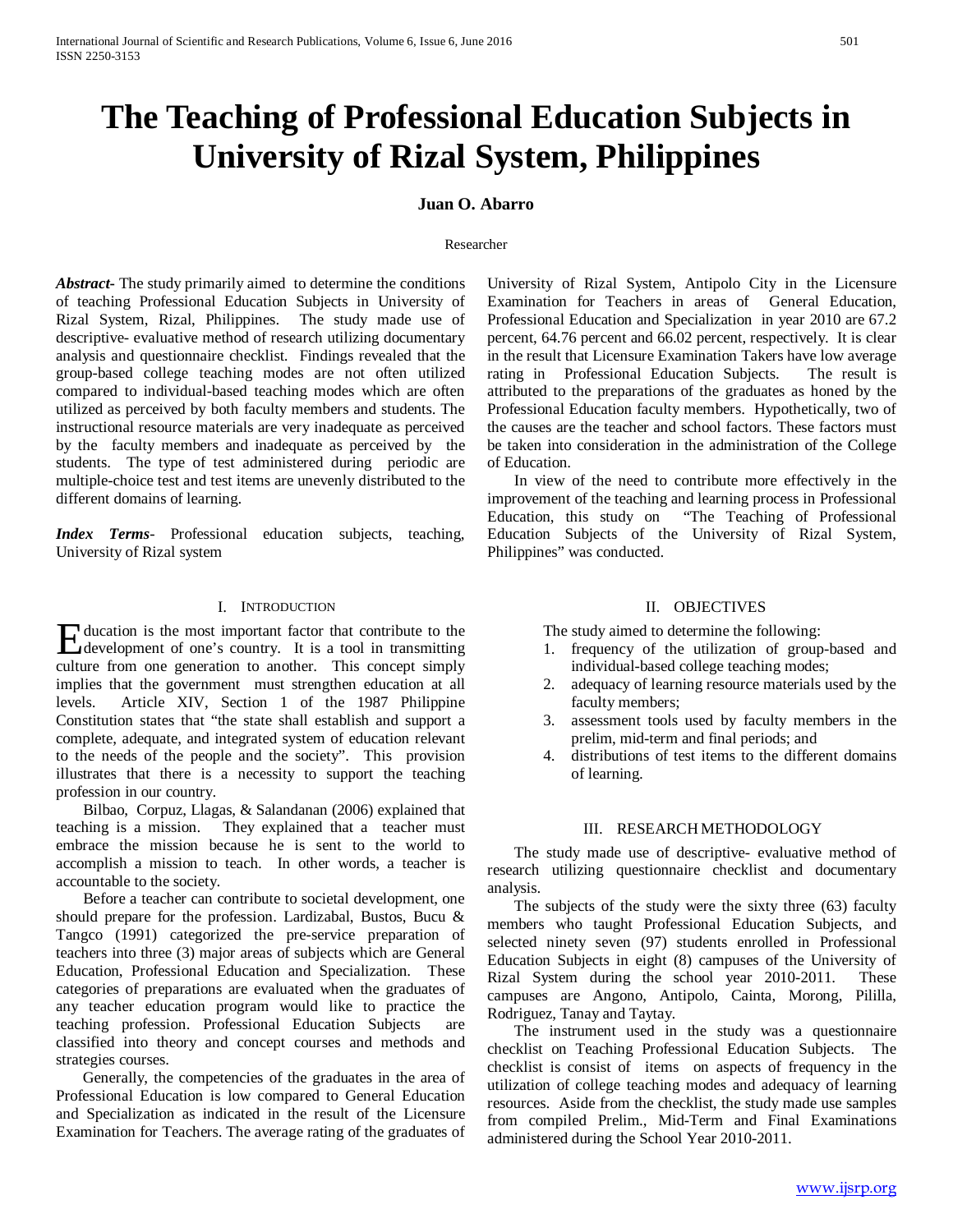# IV. RESULTS

## **Frequency of Utilization and Effectiveness of Modes of College Teaching, Learning Resources, Syllabi used and Assessment Tools**

## **Table 1. Mean on Frequency of Utilization of Faculty Members on College Teaching in Terms of the Group-Based and Individual-Based Teaching Modes**

| <b>College Teaching Modes</b>                     | <b>Perception of Respondents</b>          |                              |                   |                    |
|---------------------------------------------------|-------------------------------------------|------------------------------|-------------------|--------------------|
|                                                   | <b>Faculty Members</b><br><b>Students</b> |                              |                   |                    |
| <b>Group-Based Teaching Modes</b><br>A.           | <b>Mean</b>                               | <b>Verbal Interpretation</b> | Mean              | <b>Verbal</b>      |
|                                                   |                                           |                              |                   | Interpretation     |
| Large – group lecturing<br>1.<br>without media    | 2.03                                      | Less Often                   | 2.37              | Less Often         |
| Mediated large group<br>2.                        | 1.62                                      | Least Often                  | 1.51              | Least Often        |
| lecturing                                         |                                           |                              |                   |                    |
| Symposium<br>3.                                   | 1.57                                      | Least Often                  | 1.76              | Least Often        |
| Film showing<br>4.                                | 3.22                                      | Often                        | 3.12              | Often              |
| Team teaching<br>5.                               | 1.67                                      | Least Often                  | $\overline{1.60}$ | Least Often        |
| Round table conference<br>6.                      | 1.44                                      | Less Often                   | 1.99              | Less Often         |
| 7.<br>Case presentation                           | 1.46                                      | Least Often                  | 1.65              | Least Often        |
| Informal lecturing<br>8.                          | 2.22                                      | Not Often                    | 2.49              | Less Often         |
| Pair-share<br>9.                                  | 1.40                                      | Least Often                  | 1.26              | Least Often        |
| 10. Panel discussion                              | 1.90                                      | Less Often                   | 1.29              | Least Often        |
| 11. Debate                                        | 1.70                                      | <b>Least Often</b>           | $\overline{1.80}$ | Least Often        |
| 12. Buzz group                                    | 1.90                                      | Not Often                    | 2.29              | Less Often         |
| 13. Brainstorming                                 | 1.32                                      | Least Often                  | 1.91              | Less Often         |
| 14. Role playing                                  | 1.54                                      | Least Often                  | 1.70              | Least Often        |
| 15. Demonstration                                 | 1.83                                      | Not Often                    | 1.79              | <b>Least Often</b> |
| 16. Field Trip and community                      | 1.92                                      | Not Often                    | 1.86              | Less Often         |
| study                                             |                                           |                              |                   |                    |
| 17. Lecture Discussion                            | 3.68                                      | Much Often                   | 3.14              | Often              |
| 18. Professional get-together                     | 1.96                                      | Less Often                   | 2.29              | Less Often         |
| 19. Seminar                                       | 1.51                                      | Least Often                  | 1.72              | Less Often         |
| 20. Cooperative/Collaborative                     | 3.90                                      | Much Often                   | 1.94              | Less Often         |
| 21. Talk show                                     | 1.97                                      | Less Often                   | 1.77              | Least Often        |
| 22. Case study                                    | 1.33                                      | Least Often                  | 1.92              | Less Often         |
| 23. Concept mapping                               | 2.22                                      | Less Often                   | 2.73              | Least Often        |
| 24. Tutoring or mentoring                         | 1.79                                      | Least Often                  | 2.23              | Less Often         |
| Over-all mean                                     | 1.96                                      | <b>Not Often</b>             | 2.05              | <b>Not Often</b>   |
| <b>Individualized Teaching Modes</b><br><b>B.</b> |                                           |                              |                   |                    |
| 1.<br>Assign reading                              | 3.02                                      | Often                        | 3.36              | Often              |
| Programmed and<br>2.                              | 1.30                                      | Least Often                  | 1.90              | Less Often         |
| Computerized instruction                          |                                           |                              |                   |                    |
| Papers and written reporting<br>3.                | 3.14                                      | Often                        | 3.44              | Much Often         |
| Individual self-inventory<br>4.                   | 1.98                                      | Least Often                  | 2.34              | Less Often         |
| 5.<br>Oral reporting                              | 3.83                                      | Much Often                   | 4.24              | Very Much Often    |
| Created projects, work<br>6.                      | 2.98                                      | Often                        | 3.34              | Often              |
| experiences, internship                           |                                           |                              |                   |                    |
| 7.<br>Creative writing                            | 2.32                                      | Less Often                   | 2.56              | Less Often         |
| 8.<br>Interview method                            | 3.37                                      | Much Often                   | 2.54              | Less Often         |
| 9.<br>Internet surfing                            | 2.27                                      | Less Often                   | 2.53              | Less Often         |
| 10. Research                                      | 3.49                                      | Much Often                   | 3.67              | Much Often         |
| 11. Problem Solving                               | 2.32                                      | Less Often                   | 2.91              | Often              |
| 12. Writing journal                               | 1.90                                      | less Often                   | 2.64              | Often              |
| <b>Average Mean</b>                               | 2.66                                      | Often                        | 2.95              | Often              |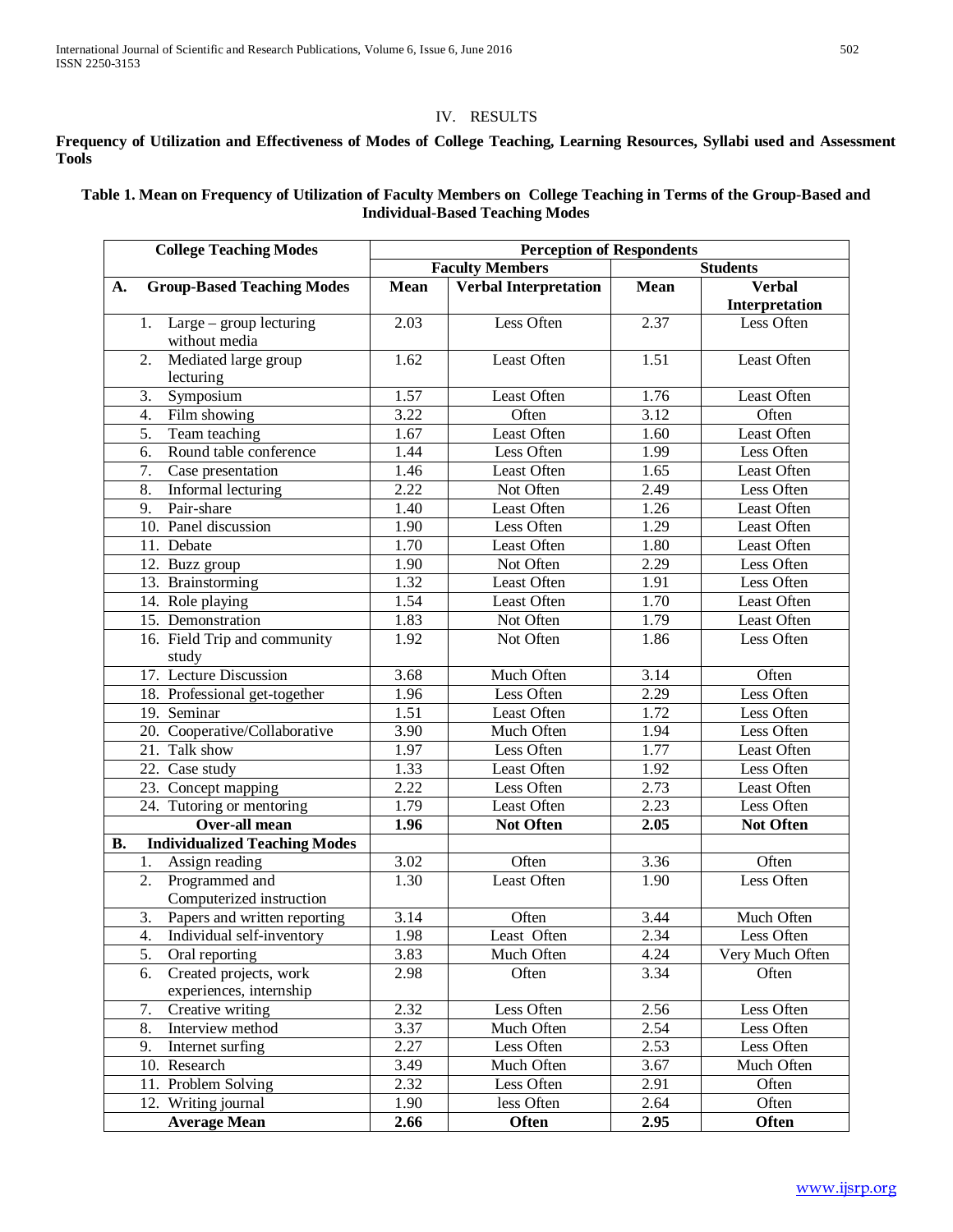## **Adequacy of Learning Resources used by Faculty Members**

| <b>Learning Resources</b>                                                                                    |                   | <b>Faculty members</b> |                  | <b>Students</b>              |  |
|--------------------------------------------------------------------------------------------------------------|-------------------|------------------------|------------------|------------------------------|--|
|                                                                                                              |                   | Mean<br><b>Verbal</b>  |                  | <b>Mean</b><br><b>Verbal</b> |  |
|                                                                                                              |                   | Interpretation         |                  | Interpretation               |  |
| <b>Books</b><br>1.                                                                                           | 2.40              | Inadequate             | 3.0              | Adequate                     |  |
| 2.<br>Workbook                                                                                               | 2.10              | Inadequate             | 1.50             | Very Inadequate              |  |
| 3.<br>Worktexts                                                                                              | 1.35              | Very Inadequate        | 1.25             | Very Inadequate              |  |
| <b>Instructional Modules</b><br>4.                                                                           | 1.24              | Very Inadequate        | 1.85             | Inadequate                   |  |
| 5.<br>Magazines                                                                                              | 2.10              | Inadequate             | 2.50             | Inadequate                   |  |
| Newspapers<br>6.                                                                                             | 1.18              | Very Inadequate        | 1.45             | Very Inadequate              |  |
| 7.<br>Manuals                                                                                                | 1.25              | Very Inadequate        | 1.15             | Very Inadequate              |  |
| 8.<br>Laws                                                                                                   | 1.45              | Very Inadequate        | 1.10             | Very Inadequate              |  |
| Learning Competencies Handbook<br>9.                                                                         | 1.12              | Very inadequate        | 1.0              | Very Inadequate              |  |
| 10. Hand Outs/Pamphlets                                                                                      | 3.4               | <b>Fairly Adequate</b> | 4.5              | Very Much Adequate           |  |
| Chalkboard<br>11.                                                                                            | 4.70              | Very Adequate          | 4.85             | Very Much Adequate           |  |
| 12.<br>Still Picture (Non-Projected: photographs<br>Illustrations)                                           | 1.10              | Very Inadequate        | 1.05             | Very Inadequate              |  |
| Still Picture (Projected: Slides, Filmstrips,<br>13.<br>Opaque Projections, Overhead, Projections)           | 2.55              | <b>Fairly Adequate</b> | 1.0              | Very Inadequate              |  |
| Graphic Materials (Charts, Graphs, Maps,<br>14.<br>Globes, Posters)                                          | 3.70              | Adequate               | 4.0              | Much Adequate                |  |
| Exhibits (School Made Displays, Bulletin<br>15.<br>Boards, Museum, sample works of teachers<br>and students) | 4.25              | Very Adequate          | 4.5              | Very Much Adequate           |  |
| Flannel Board and Felt Board<br>16.                                                                          | 1.36              | Very Inadequate        | 1.26             | Very Inadequate              |  |
| Objects (Specimen, Realias, Models)<br>17.                                                                   | $\overline{2.76}$ | Inadequate             | 1.20             | Very Inadequate              |  |
| 18.<br><b>Tape Recorder</b>                                                                                  | 1.34              | Very Inadequate        | 1.0              | Very Inadequate              |  |
| 19.<br>Film                                                                                                  | 1.25              | Very Inadequate        | 1.0              | Very Inadequate              |  |
| 20.<br>Televisions                                                                                           | 1.14              | Very Inadequate        | 2.55             |                              |  |
| 21.<br>Videotapes                                                                                            | 1.10              | Very Inadequate        | 1.30             | Very Inadequate              |  |
| $\overline{22}$ .<br><b>Field Trips</b>                                                                      | 1.2               | Very Inadequate        | 1.50             | Very Inadequate              |  |
| 23.<br><b>Resource Persons</b>                                                                               | 1.11              | Very Inadequate        | 3.00             | Adequate                     |  |
| 24.<br>Websites                                                                                              | 1.0               | Very Inadequate        | 2.5              | Very Inadequate              |  |
| 25.<br>Computer                                                                                              | 1.0               | Very Inadequate        | 1.05             | Very Inadequate              |  |
| <b>Over-all Mean</b>                                                                                         | $\overline{1.89}$ | <b>Very Inadequate</b> | $\overline{2.0}$ | <b>Inadequate</b>            |  |

## **Table 2. Computed Mean on the Adequacy of the Learning Resources Used by Faculty Members in Teaching Professional Education Subjects**

## **Test Items in Various Periodical Examinations in Professional Education Subjects Constructed by Faculty Members**

**Table 3. Frequency, Percentage and Rank Distributions on the Type of Test in the Prelim, Mid-Term and Final Examinations in Professional Education Subjects**

| <b>Type of Test</b>              | <b>Frequency</b> | <b>Percent</b> | Rank |
|----------------------------------|------------------|----------------|------|
| <b>Essay Type Test</b>           | 15               | 6.38           |      |
| Completion Type<br>2.            | 28               | 11.92          |      |
| 3.<br><b>Enumeration Type</b>    | 35               | 14.89          |      |
| <b>Identification Type</b><br>4. | 33               | 14.04          |      |
| True or False Test               | 31               | 13.19          |      |
| 6. Yes or No type Test           | 20               | 8.51           |      |
| Multiple Response Test           | 37               | 15.75          |      |
| 8.<br>Matching Type Test         | 36               | 15.32          |      |
| Total                            | 235              | 100            |      |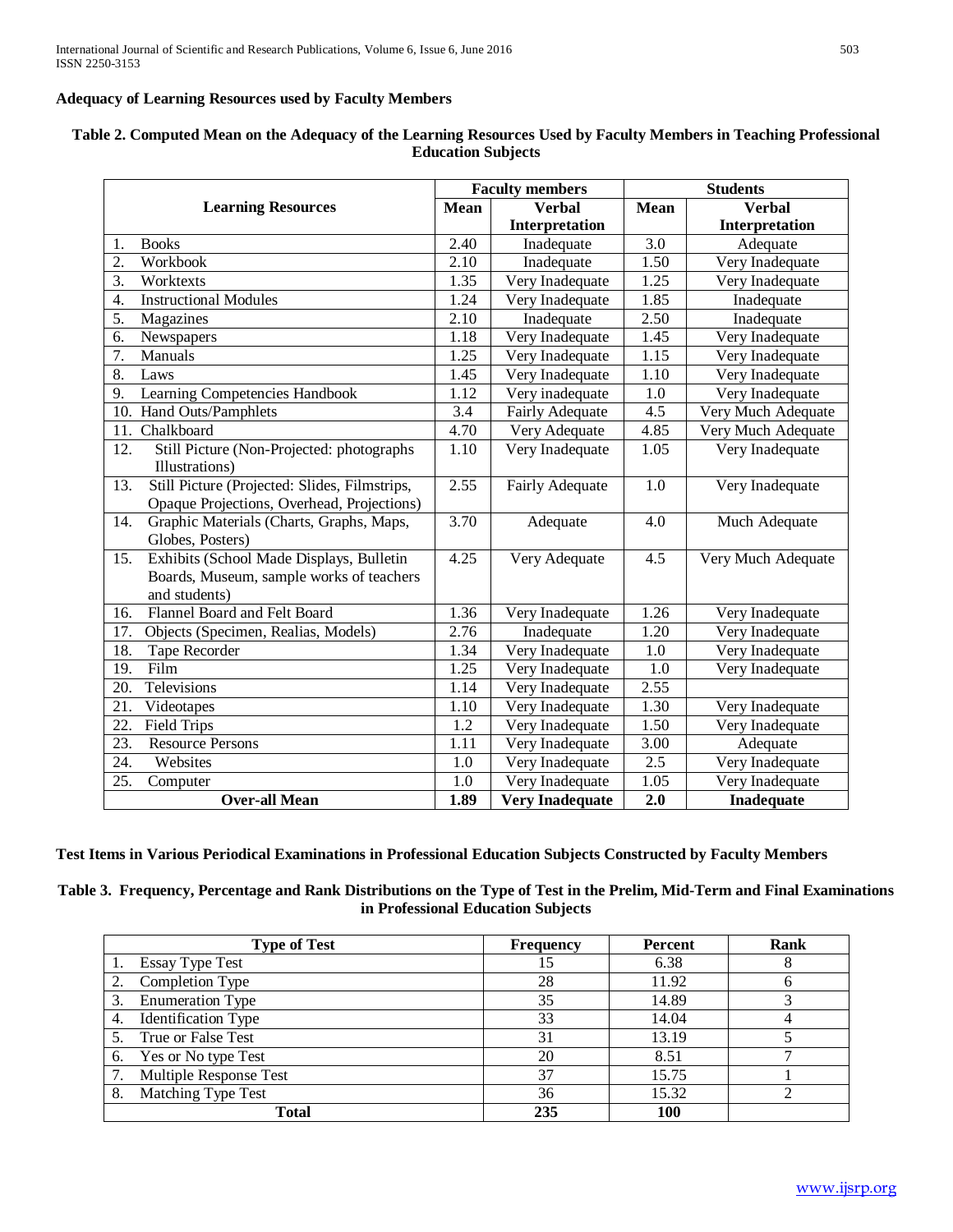### **Distribution of Test Items of the Periodical Examination to the Domains of Objectives**

| <b>Domains</b>               | <b>Frequency</b> | <b>Percent</b> | Rank |
|------------------------------|------------------|----------------|------|
| Knowledge                    | 1000             | 43.48          |      |
| Comprehension<br>2.          | 550              | 23.91          |      |
| Application<br>3.            | 300              | 13.04          |      |
| Analysis<br>4.               | 230              | 10.00          |      |
| Synthesis<br>$\mathcal{L}$ . | 120              | 5.22           |      |
| Evaluation<br>6.             | 100              | 4.35           |      |
| Total                        | 2300             | 100            |      |

## **Table 4. Frequency, Percentage and Rank Distributions of Test Items of Achievement Tests According to Domains of Objectives**

#### V. DISCUSSIONS

 As reflected in Table 1, the cooperative/collaborative group-based teaching mode has the highest mean rating of 3.90 verbally interpreted as "Much Often Utilized" as rated by the faculty members and lecture discussion has the highest rating of 3.14 interpreted as "Often Utilized" as perceived by students. However, brainstorming and pair-share have low mean ratings of 1.32 and 1.26 with a verbal interpretation of "Least Often Utilized" as rated by the faculty members and students, respectively. The result illustrates that group-based college teaching mode such as cooperative learning and lecture discussions are commonly used and other group-based college teaching mode are seldom used in teaching professional education subjects.

 On individual-based college teaching modes, oral reporting has the highest mean ratings of 3.83 and 4.24 with a verbal interpretation of "Much Often Utilized" as rated by the faculty members and students, respectively. Programmed and computerized instruction has the lowest mean ratings of 1.30 interpreted as "Least Often Utilized" and 1.90 interpreted as "Less Often Utilized" as rated by the faculty members and students, respectively. Both respondents claimed that oral reporting can develop confidence and resourcefulness among students when used in proper perspective. However, it became worst when the students will be left alone discussing the subject matter without reinforcement from the faculty members. Other individual-based college teaching modes are also utilized in moderate level in the delivery of instruction. In general, individual-based college teaching modes were often used by faculty members than group-based teaching mode.

 As shown in table 2, the chalkboard has the highest mean ratings of 4.70 and 4.85 both verbally interpreted as "Very Much Adequate" as rated by the faculty members and students, respectively. However, websites and computers have low mean ratings of 1.0 interpreted as "Very Inadequate", and Learning Competencies Handbook, Still Picture (Projected: Slides, Filmstrips, Opaque Projections, Overhead, Projections), Tape Recorder and Films have low mean ratings of 1.0 interpreted as "Very Inadequate" as rated by the students. Other learning resource materials are rated as "Much Adequate", "Adequate" and "Fairly Adequate". Generally, the instructional learning resource materials are regarded by the faculty members and students as "Very Inadequate" and "Inadequate", respectively.

Providing adequate instructional resource materials will enhance the delivery of instruction in Professional Education Subjects.

 As shown in Table 3, majority, 37 or 15.75 percent of the type of tests administered to the students during the Prelim, Midterm and Final examinations are multiple-choice test, and few, 15 or 68.38 percent is essay type test. Other type tests are in between the highest and lowest frequencies. The results indicates that the faculty members would like to accustomed the students with Licensure Examination for Teachers (LET).

 Relative to the distribution of the test items to the domains of measurements, Table 4 revealed that most (1,000 or 43.48 percent) of the items in the Prelim, Mid-term and Final examinations belong to knowledge, and few (100 or 4.35 percent) belong to evaluation domain. The findings imply that the test items administered by the faculty members teaching Professional Education Subjects are not evenly distributed to the different domains learning. In order to remedy this unbalance distribution of test items, there should be a necessity to require the faculty members develop Table of Specifications (TOS) when constructing periodic tests.

#### VI. CONCLUSIONS

 The group-based college teaching modes are not often utilized compared to individual-based teaching mode which are often utilized as perceived by both faculty members and students. The instructional resource materials are very inadequate as perceived by the faculty members and inadequate as perceived by the students. The periodic test administered by the faculty members are dominated with multiple-choice test and test items are unevenly distributed to the different domains of learning.

#### **REFERENCES**

- [1] Bilbao, P.P., Corpuz, B.B., Llagas, A.T., & Salandanan, G. G (2006). The teaching profession. Metro Manila: Lorimar Publishing Inc.
- [2] Lardizabal, A. S., Bustos, A. S., Bucu, L. C. & Tangco, M. G. (1991). Principles and methods of teaching (3rd ed.). Quezon City: Phoenix, Publishing House, Inc.
- [3] 1987 Constitution of the Republic of the Philippines.